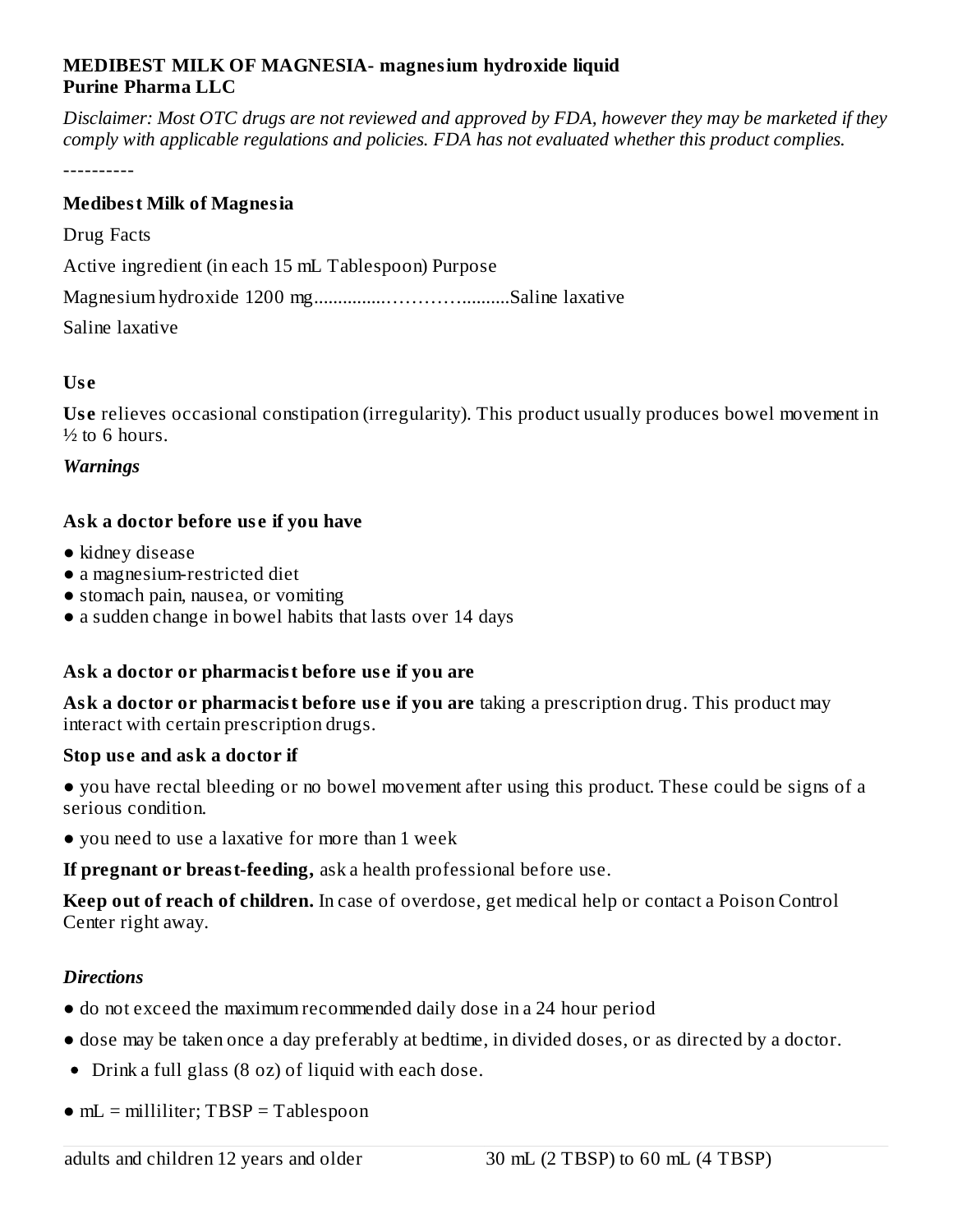#### **Other information**

- **each tablespoon (15 mL) contains:** magnesium 500 mg
- each tablespoon (15 mL) contains: Sodium 3mg
- store at room temperature and avoid freezing. Close cap tightly after use.
- *Inactive ingredients:* Citric acid, purified water, sodium hypochlorite

#### *Questions or comments?* **1-800-403-5328**



**Revised: kRams Packaging Services** krams.packaging@gmail.com Date: 04.03.2016 V4 V1: Text Changed V2, V3, V4: Orientation & Texts changed

| <b>MEDIBEST MILK OF MAGNESIA</b> |                |                    |               |  |  |  |
|----------------------------------|----------------|--------------------|---------------|--|--|--|
| magnesium hydroxide liquid       |                |                    |               |  |  |  |
|                                  |                |                    |               |  |  |  |
| <b>Product Information</b>       |                |                    |               |  |  |  |
| <b>Product Type</b>              | HUMAN OTC DRUG | Item Code (Source) | NDC:58599-058 |  |  |  |
| <b>Route of Administration</b>   | ORAL           |                    |               |  |  |  |
|                                  |                |                    |               |  |  |  |
|                                  |                |                    |               |  |  |  |